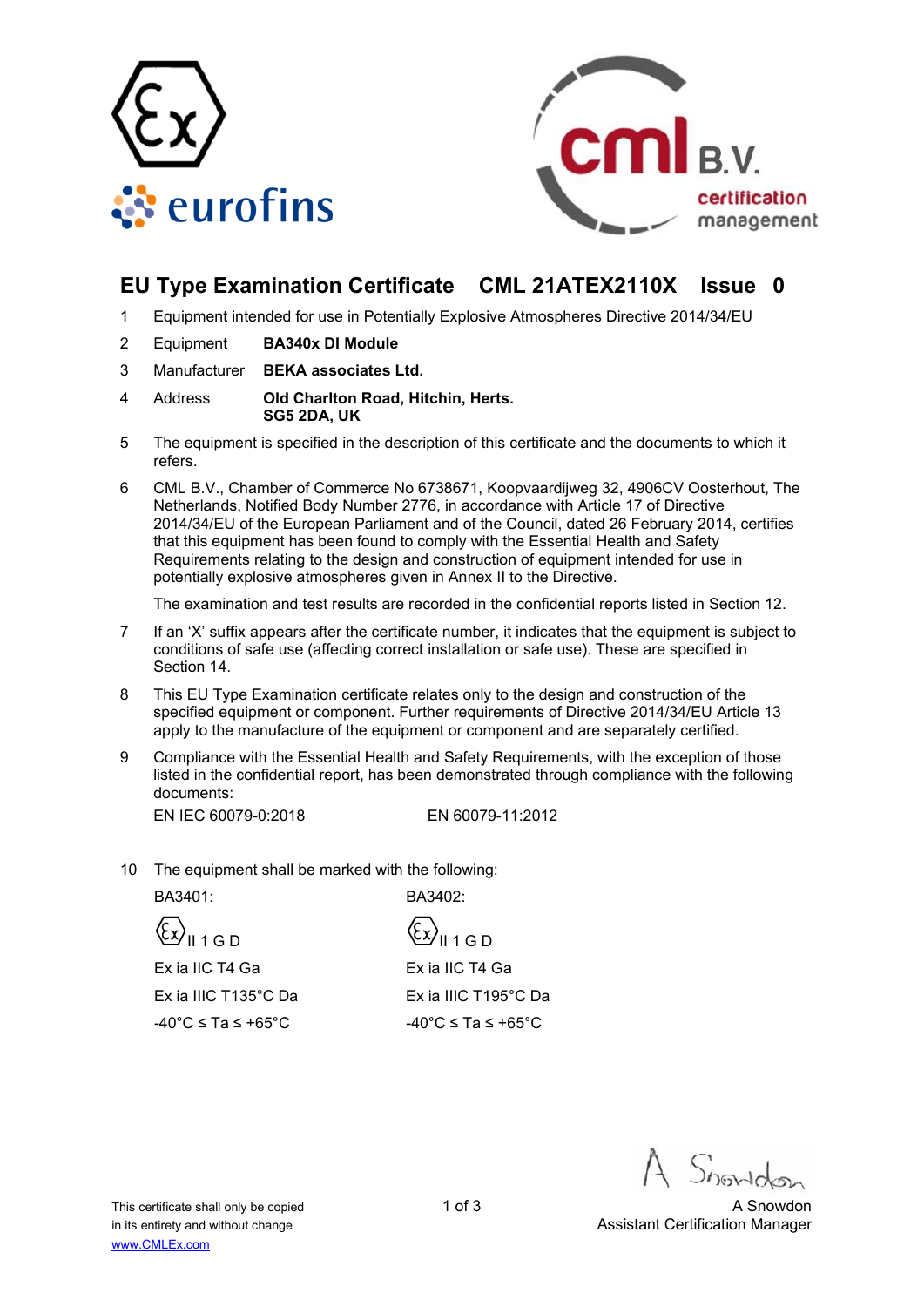



### **11 Description**

The BA340x DI Module is an intrinsically safe module intended for use with the Pageant system. The module comprises circuit boards mounted within a non-metallic enclosure with a single card edge connector for plugging into separately certified equipment (e.g. the Pageant Display unit).

The equipment also carries terminal blocks for the connection to external digital inputs.

The following model types are available:

| Model number | <b>Description</b>             |  |
|--------------|--------------------------------|--|
| BA3401       | Standard switch inputs         |  |
| BA3402       | NAMUR compatible switch inputs |  |

Intrinsic safety is achieved by limiting energy storage and discharge, and by connecting to other equipment via intrinsically safe interface devices. The equipment has the following parameters:

| <b>Barrier</b><br>Power in<br>PL <sub>3</sub><br>Terminals 1 -<br>4 | 3V3 supply and<br>data<br><b>PL3 Terminals</b><br>$21 - 40$ | <b>BA3401 Digital Inputs</b><br>$TB1 - TB8$<br>(values are for each<br>input) |            | <b>BA3402 Digital Inputs</b><br>$TB1 - TB8$<br>(values are for each input) |               |            |        |
|---------------------------------------------------------------------|-------------------------------------------------------------|-------------------------------------------------------------------------------|------------|----------------------------------------------------------------------------|---------------|------------|--------|
| $Ui = 12.4V$                                                        | $Ui = 4.1V$                                                 |                                                                               | $Ui = 0$   |                                                                            | $Ui = 0$      |            |        |
| $I = 2.68A$                                                         |                                                             |                                                                               |            |                                                                            |               |            |        |
| $Pi = 5.44W$                                                        |                                                             |                                                                               |            |                                                                            |               |            |        |
|                                                                     | $Uo = 0$                                                    | $U_0 = 4.94V$                                                                 |            | $U_0 = 8.8V$                                                               |               |            |        |
|                                                                     | $I = 0$                                                     | $IO = 0$                                                                      |            | $lo = 7.4mA$                                                               |               |            |        |
|                                                                     | $Po = 0$                                                    | $Po = 0$                                                                      |            | $Po = 16mW$                                                                |               |            |        |
| $Ci = 0$                                                            | $Ci = 0$                                                    | $Ci = 1.1nF$                                                                  |            | $Ci = 1.1nF$                                                               |               |            |        |
| $Li = 0$                                                            | $Li = 0$                                                    | $Li = 4\mu H$                                                                 |            |                                                                            | $Li = 4\mu H$ |            |        |
|                                                                     |                                                             |                                                                               |            | $Co =$                                                                     | <b>See</b>    | $Co =$     | $Lo =$ |
|                                                                     |                                                             |                                                                               | <b>IIA</b> | 1000µF                                                                     | Note 1        |            |        |
|                                                                     |                                                             |                                                                               | IIB.       | 1000µF                                                                     | IIA           | 730µF      | 4.4H   |
|                                                                     |                                                             |                                                                               | <b>IIC</b> | $100\mu F$                                                                 | 11B           | 46µF       | 2.2H   |
|                                                                     |                                                             |                                                                               | Ш          | 1000µF                                                                     | IIС           | $5.5\mu F$ | 556mH  |
|                                                                     |                                                             |                                                                               |            |                                                                            | Ш             | 46µF       | 2.2H   |

NOTE 1 - The above load parameters apply when one of the two conditions below is met:

the total Li of the external circuit (excluding the cable) is < 1% of the Lo value or

the total Ci of the external circuit (excluding the cable) is  $\leq 1\%$  of the Co value.

If neither of the above conditions are met, the load parameters are both reduced by 50%. Additionally, the reduced capacitance of the external circuit (including cable) shall not be greater than 1µF for Groups IIA, IIB, and III, and 600nF for Group IIC.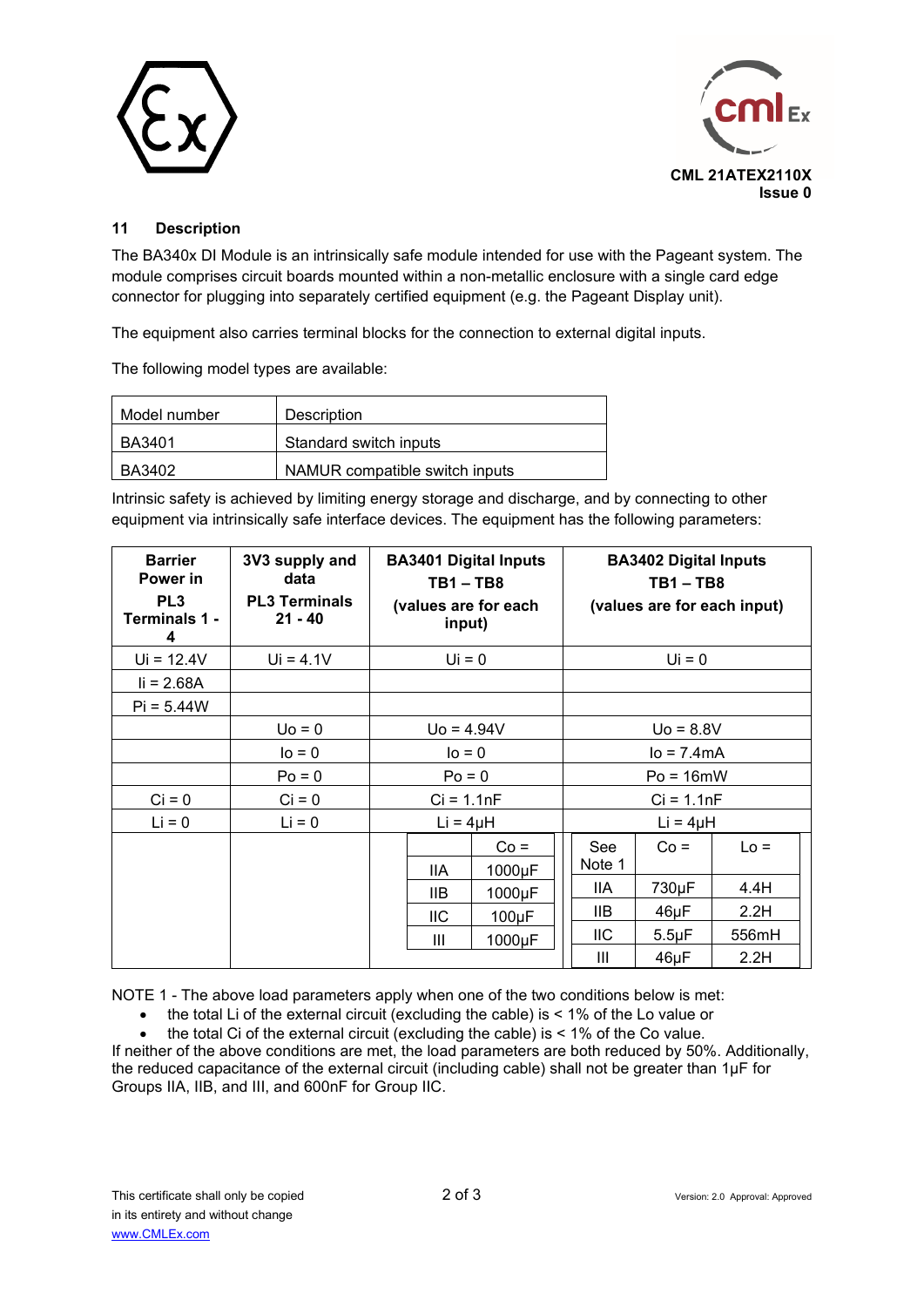



#### **12 Certificate history and evaluation reports**

| <b>Issue</b> | <b>Associated report</b><br><b>Date</b> |            | <b>Notes</b>               |
|--------------|-----------------------------------------|------------|----------------------------|
|              | 28 Jun 2021                             | R13778A/00 | Issue of prime certificate |

Note: Drawings that describe the equipment or component are listed in the Annex.

#### **13 Conditions of Manufacture**

The following conditions are required of the manufacturing process for compliance with the certification.

- i. Where the product incorporates certified parts or safety critical components, the manufacturer shall ensure that any changes to those parts or components do not affect the compliance of the certified product that is the subject of this certificate.
- ii. The manufacturer shall ensure that sufficient documentation is provided with the equipment pertaining to the architecture and design of the BEKA Pageant System, to permit the user to make the necessary intrinsically safe system calculations and documentation.

#### **14 Specific Conditions of Use (Special Conditions)**

The following conditions relate to safe installation and/or use of the equipment.

- i. Under certain extreme circumstances, the non-metallic parts incorporated in the enclosure of this equipment may generate an ignition-capable level of electrostatic charge. Therefore, the equipment shall not be installed in a location where the external conditions are conducive to the build-up of electrostatic charge on such surfaces. In addition, the equipment shall only be cleaned with a damp cloth.
- ii. In installations requiring EPL Da, Db, or Dc, the equipment shall be mounted within an enclosure which provides a minimum degree of protection of IP5X and which meets the requirements of EN 60079-0 Clause 8.4 (material composition requirements for metallic enclosures for Group III) and/or EN 60079-0 Clause 7.4.3 (Avoidance of a build-up of electrostatic charge for Group III) as appropriate.

All cable entries into the equipment shall be made via cable glands which provide a minimum degree of protection of IP5X.

iii. This equipment shall only be used as part of a BEKA Pageant System.